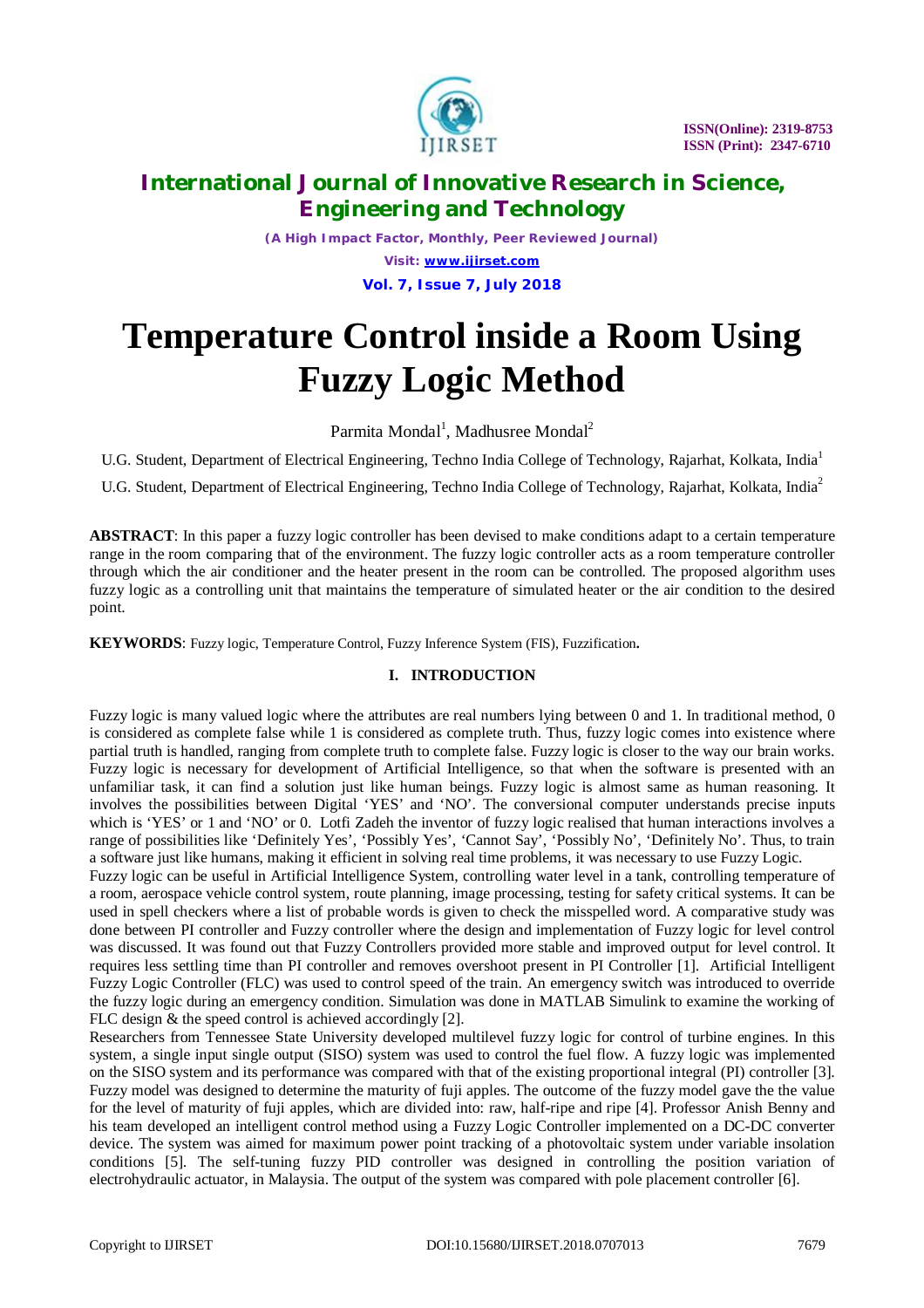

*(A High Impact Factor, Monthly, Peer Reviewed Journal)*

*Visit: [www.ijirset.com](http://www.ijirset.com)*

### **Vol. 7, Issue 7, July 2018**

Hardware implementation followed by software approach has been discussed for temperature control system using 8 bit microcontroller [7]. Development of fuzzy logic water bath controller has been developed by Malaysian researchers to control the liquid temperature in the water bath. In this system, fuzzy logic controlled is designed based on inputs received from thermal transducer sensor [9]. Fuzzy logic can also be implemented in Automated Car braking system where the controller has to brake the car when the car approaches an obstacle [10]. Fuzzy logic based image processing can be done for accurate and noise free edge detection and resulting edge can be enhanced using Cellular Learning Automata (CLA) [11].

Professor Asif Khan and his team has discussed an approach of medical image processing using fuzzy logic contributing to solve medical problems in diagnosis and visualization [15]. Researchers from Korea have demonstrated a Fuzzy Logic Controller which maintains the constant temperature of refrigerator, improving the efficiency of it [25]. It is found out that Fuzzy logic is way more advantageous than that of traditional controllers. In traditional controllers, detailed physical properties of the controllers have to be known. Here most systems are too complex, thus needing idealization and conditions in which they work are fairly constricted within a range. Fuzzy logic, on the other hand does not need much knowledge of the system. The system does not need to be idealized for implementing Fuzzy logic on it. The outcome will be more robust because of wide range of variability in the inputs.

#### **II. METHODOLOGY**

The process of changing a specific value into fuzzy value using different fuzzifiers or membership functions is said to be Fuzzification. Defuzzification is the process in which these fuzzified values are changed into crisp logical output by using rule based training. The Fuzzy Inference System (FIS) implements both of them.

It typically has three parts-

- 1. Input,
- 2. FIS editor, and
- 3. Output.

The Input has different membership function which converts crisp inputs into fuzzified form. These fuzzified inputs are sent to the FIS editor and rules are set according to the given conditions to get the de-fuzzified crisp output.

We have taken into consideration six input parameters, fuzzified it using membership functions, then added the required conditions to establish the rules and procured the required temperature inside the room as output.

The six input parameters are:

- 1. Cloud content (0 to 8 oktas),
- 2. Humidity (0 to 100 percent),
- 3. Temperature outside (0 to 40 degree Celsius),
- 4. Rainfall (0 to 100 percent),
- 5. Pressure (990 to 1030 bars), and
- 6. Wind (0 to 360 degrees).

These parameters are used to control the temperature inside a room with proper calibration. Thus, in this way the model of the temperature control system is developed by training the input parameters using rule based system as shown in Fig 5.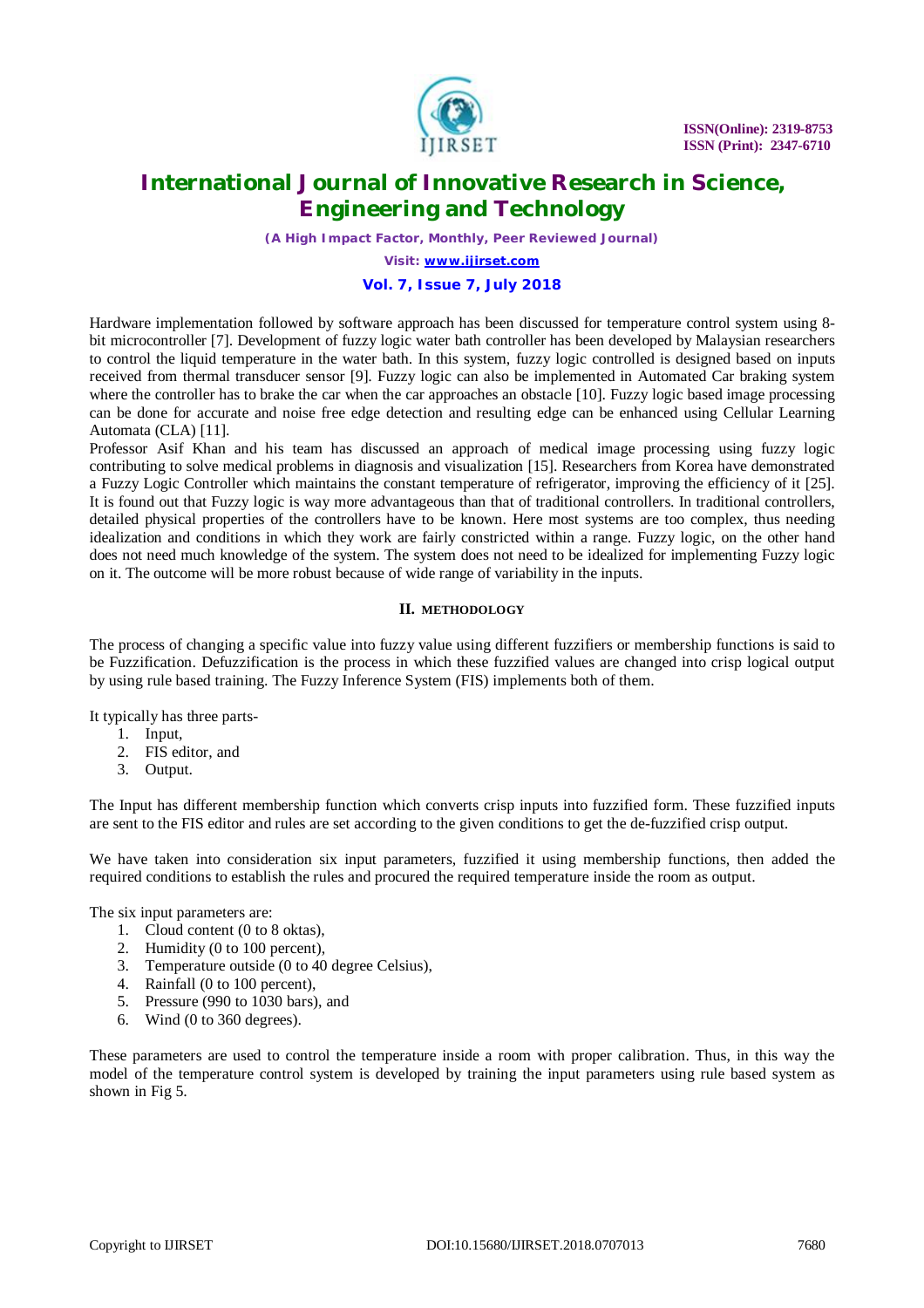

*(A High Impact Factor, Monthly, Peer Reviewed Journal)*

*Visit: [www.ijirset.com](http://www.ijirset.com)*

#### **Vol. 7, Issue 7, July 2018**

The schematic diagram of the algorithm for this research is shown in fig1. and the input and output parameters are defined in fig2.

The entire algorithm is implemented using MATLAB R2017a.

#### **III.EXPERIMENTAL RESULTS**

Fig3. shows the graph of the output variable 'temperature inside the room' with the membership functions- low, medium and high, each defined for a specific range. Fig 4. shows the graph of the membership function of input parameter- cloud content and Fig7. depicts the surface viewer which is a 3D structure with cloud content in the X axis, humidity in the Y axis and temperature inside the room in the Z axis.



Fig 1: Schematic diagram of FIS algorithm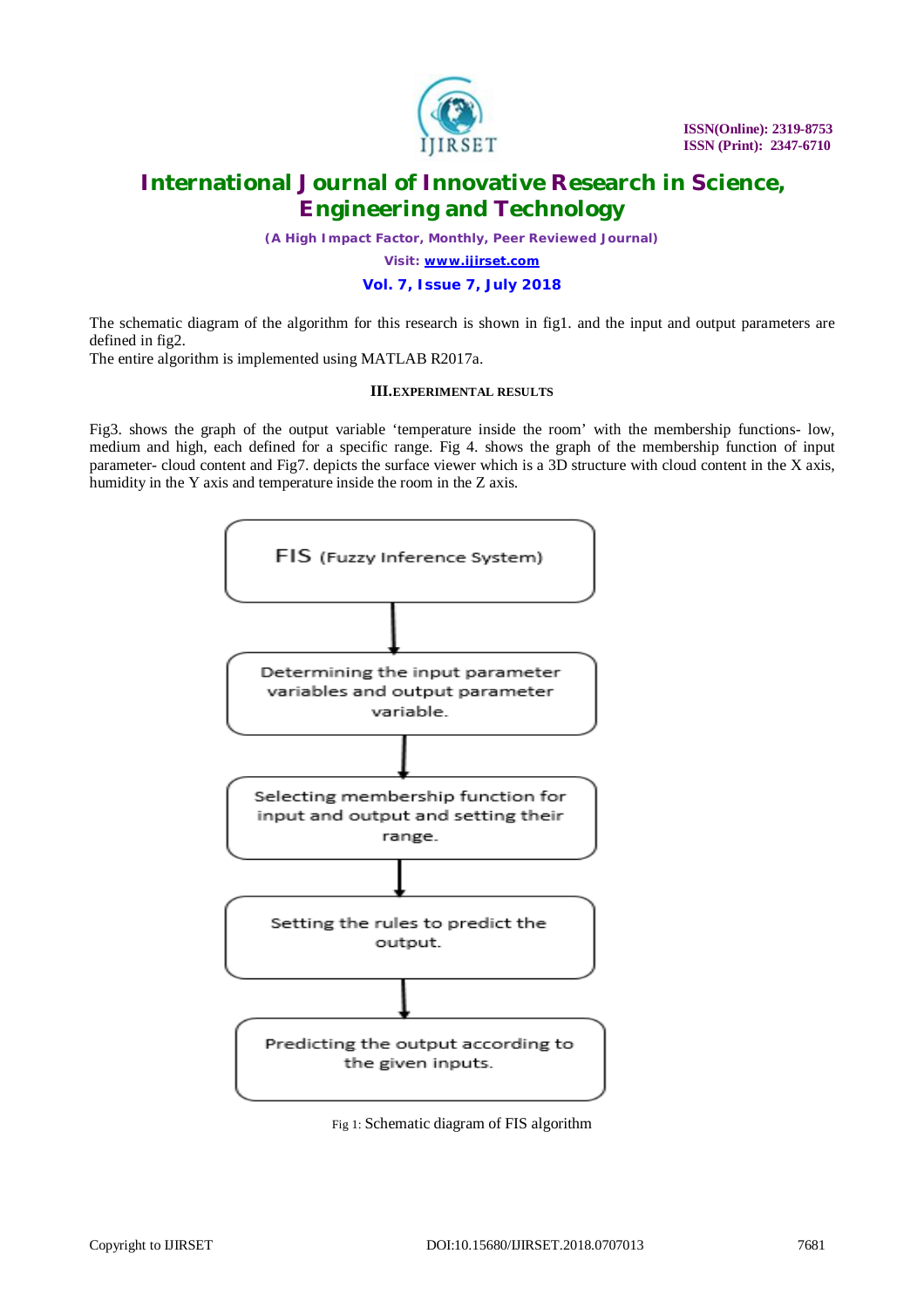

*(A High Impact Factor, Monthly, Peer Reviewed Journal)*

*Visit: [www.ijirset.com](http://www.ijirset.com)*

**Vol. 7, Issue 7, July 2018**

 $\Box$ Fuzzy Logic Designer: Temperature\_Predictor  $\times$ File Edit View Humidity Temperature\_Predictor Temperature outside (mamdani) Rainfall Pressure Temperature inside the room FIS Name: FIS Type: Temperature\_Predictor mamdani And method Current Variable  $\check{}$ min Name Or method cloud\_content  $\check{~}$ max Type input Implication  $\overline{\phantom{0}}$ min Range  $[0 8]$ Aggregation  $\checkmark$ max Defuzzification centroid  $\ddot{\phantom{1}}$ Help Close System "Temperature\_Predictor": 6 inputs, 1 output, and 30 rules

Fig2. FIS algorithm showing the input and output parameters.



Fig3. Graph of the output variable membership function.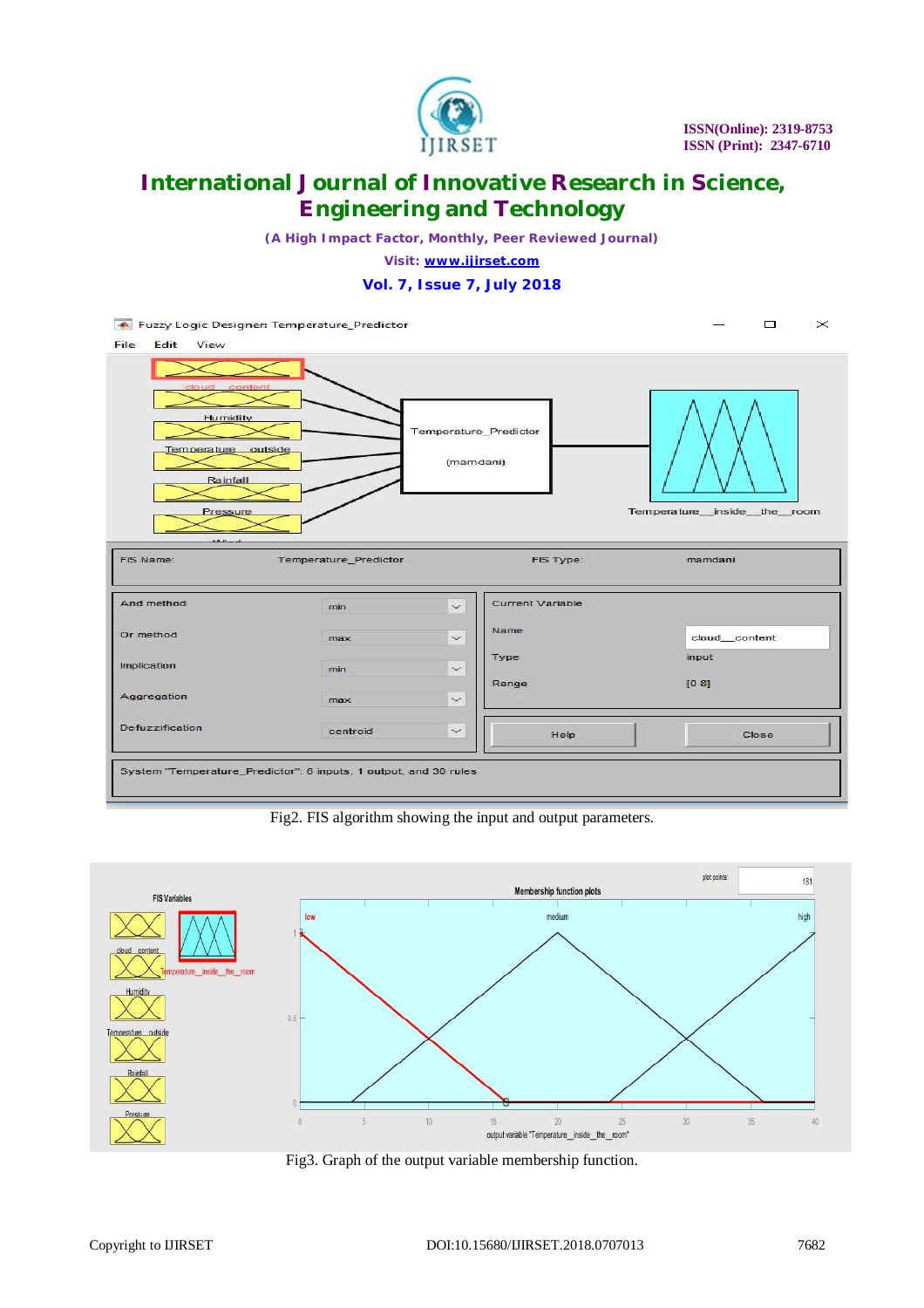

*(A High Impact Factor, Monthly, Peer Reviewed Journal)*

*Visit: [www.ijirset.com](http://www.ijirset.com)* **Vol. 7, Issue 7, July 2018**



Fig4. Graph of the membership function of input variable (Cloud content).

#### Rule Editor: TemperaturePredictor

 $\Box$  $\times$ 



Fig5. Rule based training.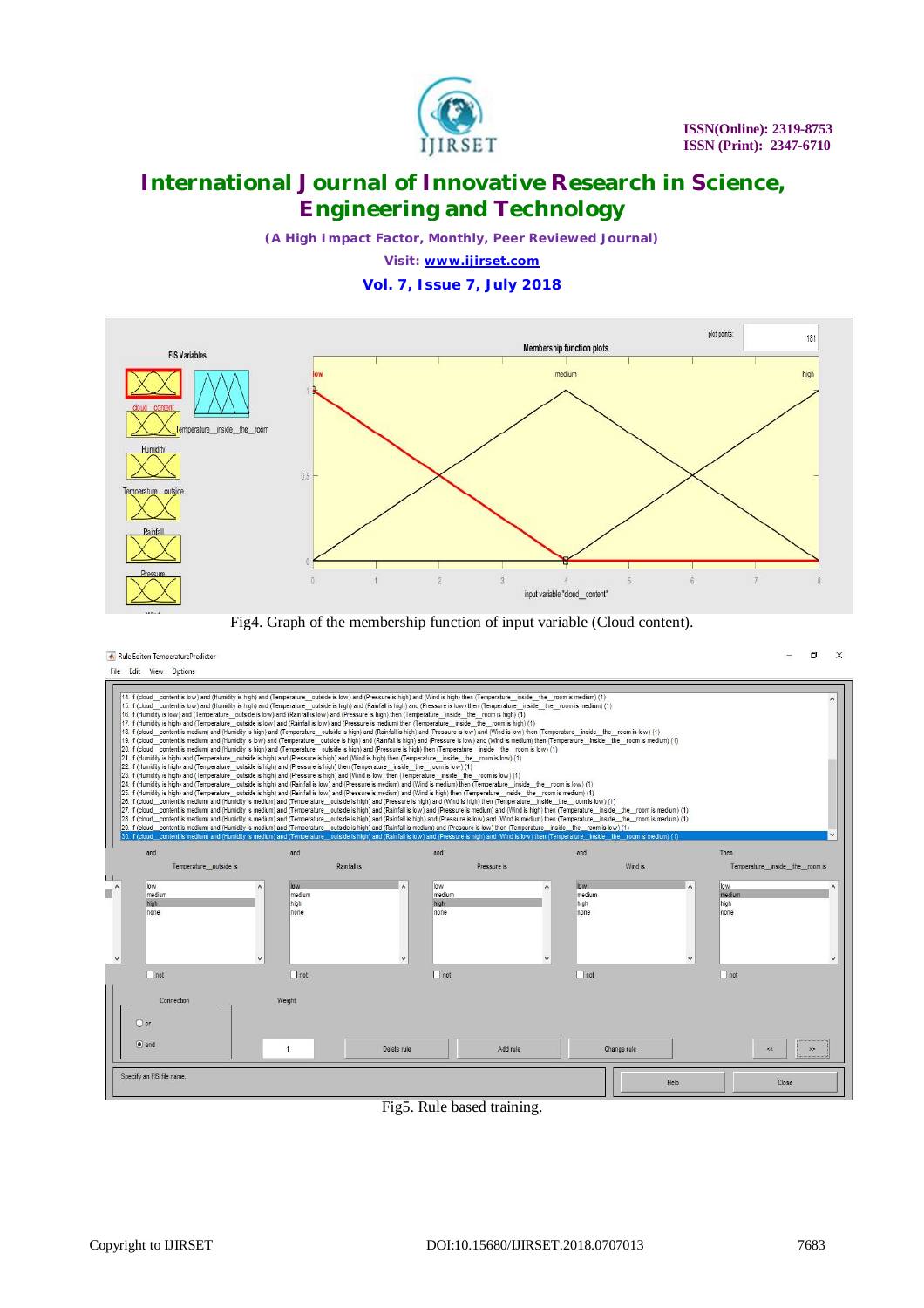

*(A High Impact Factor, Monthly, Peer Reviewed Journal)*

*Visit: [www.ijirset.com](http://www.ijirset.com)*

**Vol. 7, Issue 7, July 2018**



Fig6. Knowledge base.

| Surface Viewer: TemperaturePredictor<br>File Edit View Options |                                                                                                                                                                                                                             |                                                               |                                      |                            |                             | - | $\Box$     | $\times$ |
|----------------------------------------------------------------|-----------------------------------------------------------------------------------------------------------------------------------------------------------------------------------------------------------------------------|---------------------------------------------------------------|--------------------------------------|----------------------------|-----------------------------|---|------------|----------|
|                                                                | room<br>$19.8 -$<br>the<br>$\begin{array}{c c}\n & 19.6 \\ \hline\n\frac{1}{10} & \\  & \ddots\n\end{array}$<br>$19.4 -$<br>$\begin{bmatrix}\n\text{Temperature} \\ \text{19.2} \\ \text{19.3}\n\end{bmatrix}$<br>100<br>80 | 60<br>40<br>20                                                | $\asymp$                             | $\boldsymbol{8}$<br>6<br>5 |                             |   |            |          |
| X (input):                                                     | cloud_content                                                                                                                                                                                                               | $\circ$<br>Humidity<br>Y (input):<br>$\vert \downarrow \vert$ | $\circ$<br>cloud_content<br>Humidity | $\vee$ Z (output):         | Temperature_inside_the_room |   | $\backsim$ |          |

| X (input):  | cloud_content            | $\vee$ Y (input): | Humidity | $\sqrt{Z}$ (output): | Temperature inside the room<br>$\checkmark$ |
|-------------|--------------------------|-------------------|----------|----------------------|---------------------------------------------|
| X grids:    | 15                       | Y grids:          | 15       |                      | Evaluate                                    |
| Ref. Input: | [NaN NaN 20 50 1010 180] | Plot points:      | 101      | Help                 | Close                                       |
| Ready       |                          |                   |          |                      |                                             |

Fig7. Surface Viewer.